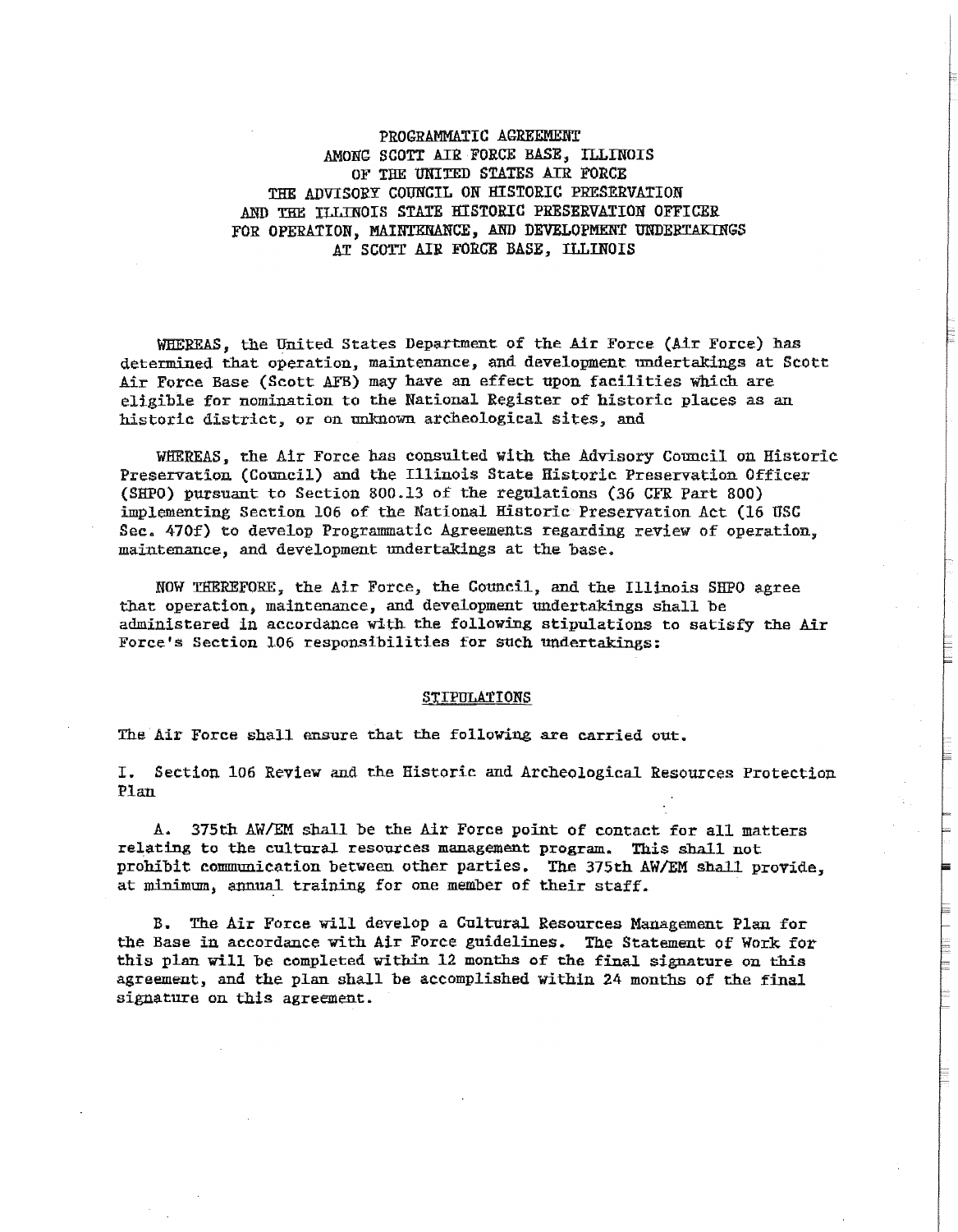C. The review process set forth below will be followed pending development of the Cultural Resources Management Plan and will be incorporated in the Cultural Resources Management Plan as the procedure for Section 106 compliance.

#### II. Undertakings That Do Not Require Review

The following types of undertakings shall be considered to have no effect ou the proposed historic district and may proceed without notice to the SHPO or Council:

.A.. Sidewalk, street, and gutter repair.

B. Work outside the proposed historic district exeept where buildings are immediately adjacent to the proposed district boundaries, or where new construction will be immediately adjacent to the proposed district boundaries.

C. Maintenance of existing landscaping and trees.

D. Removal of dead or dying unsalvageable trees, if replaced in kind.

E. Interior rehabilitation of non-contributing buildings within the proposed historic district.

F. Minor, in-kind repair or replacement of building or site features, elements or materials of non-contributing buildings.

G. Minor., in-kind repair or replacement of building or site features, elements, or materia1s of contributing buildings as part of emergency repair, routine maintenance and not part of capitol projects. Original/significant historic fabric must be matched in material, size, dimension, color, texture, finish, construction details, and all other visual qualities.

H. Modification to heating, ventilation and air conditioning (HVAC), plumbing, or electrical systems provided that such work does not visually affect the exteriors or significant interior features or contributing buildings.

#### III. Rehabilitation

A. All rehabilitation undertakings on contributing structures within the proposed historic district shall adhere to "The Secretary of the Interior's Standards for Rehabilitation and Guidelines for Rehabilitating Historic Properties" (Standards).

B. Except for those undertakings consisting solely of actions exempt under Stipulation II, the Air Force will provide documentation on each undertaking to the Illinois SHPO for a review period of fifteen (15) working days from receipt. No response from the SHPO will be taken to indicate no objection to the undertaking and a completion of Section 106 process.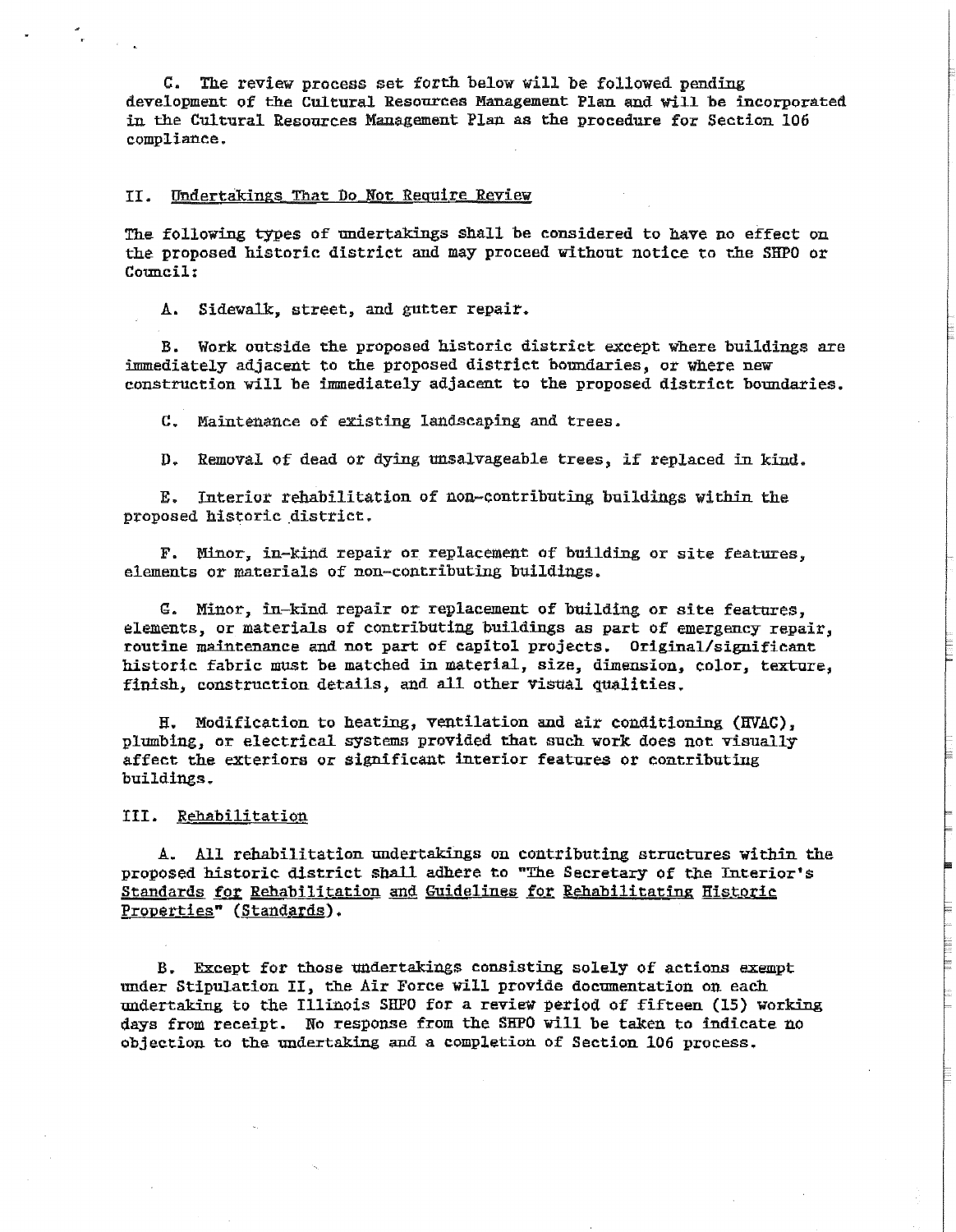C. All rehabilitation undertakings that will significantly change the exterior of non-contributing buildings within the Historic District or buildings immediately adjacent to the Historic District boundaries shall be designed to meet the Standards. Except for those undertakings consisting solely of actions exempt under Stipulation II, the Air Force will provide 35% and final plans and specifications for each undertaking to the Illinois SHPO for a fifteen (15) working day review period. No response from the SHPO will be taken. to indicate no objection to the undertaking as proposed and that the **Air Force has completed the Section 106 process.** 

D. If the Illinois SHPO determines that the proposed rehabilitation of a contributing building does not adhere to the Standards or that rehabilitation of a non-contributing building or immediately adjacent building will have an adverse effect on the Historic District, further review will proceed pursuant to 36 GFR Part 800 rather than the terms of this Agreement. The Air Force will initiate the procedure set forth at 36 CFR Section 800.S(e).

#### *IV.* New Constroction

A. New construction undertakings within the proposed historic district and immediately adjacent to the proposed historic district boundaries shall adhere to the recommended approaches in the Standards which apply to new construction. specifically Standards 8, 9, and 10.

B. To ensure adherence to the recommended approaches in the Standards, the Air Force shall:

1. Provide a description of the proposed project, indicating siting, to the Illinois SHPO for a review period of fifteen (15) working days from receipt;

2. Provide 35% design information to the Illinois SHPO for a review period of fifteen (15) working days from receipt for concurrence that the design meets the Standards; and

*3.* Provide progressive design information to the Illinois SHPO for a review period of fifteen (15) working days if the Air Farce determines that said design departs from the 35% design in siting, footprint, massing, materials, or facade arrangement.

4. No response from the SHPO after the agreed upon review period shall be taken to indicate no objection to the undertaking as proposed and that the Air Force has completed the Section 106 process.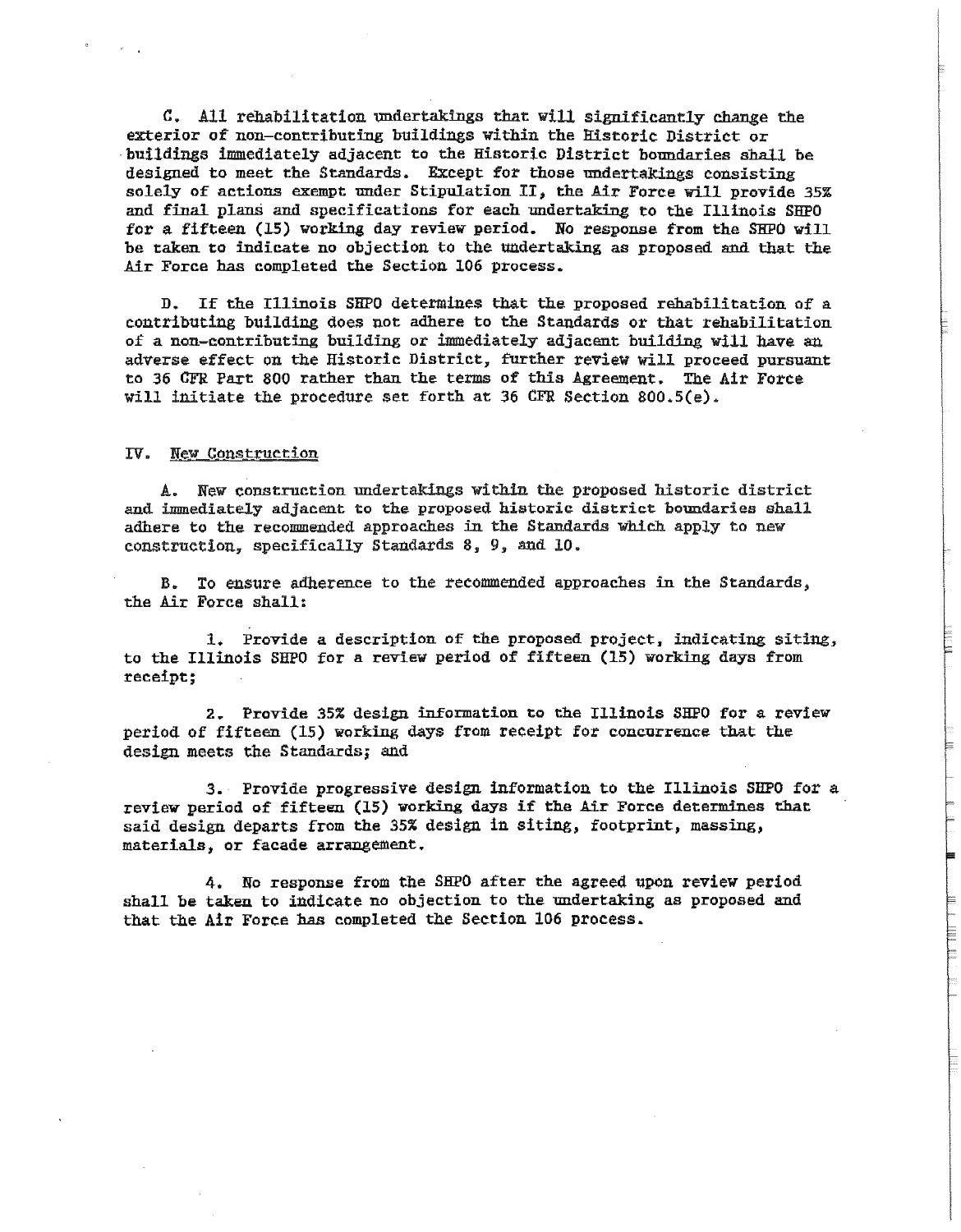C. If at any point during review, the Illinois SHPO objects to the plans for new construction, further review will proceed pursuant to 36 CFR Part 800 rather than the terms of this Agreement. The Air Force will initiate the procedure set forth at 36 CFR Section 800.S(e).

# v. Demolition

A. If a proposed undertaking involves the demolition of a contributing structure within the Historic District, the following documentation shall be proYided to the Illinois SHPO and the Council for concurrent review:

1. current exterior and interior photographs;

2. current structural report;

*3.* reasons for proposed demolition; and

4. All alternatives to demolition considered and documented reasons for their rejection.

B. If the Illinois SHPO or the Council does not object to the proposed demolition within a period of thirty (30) working days from receipt, the Air Force shall contact the Historic American Buildings Survey (HABS) and shall record the structure in accordance with the recommendations of that office. HABS must accept the recordation, and the Illinois SHPO and the Gouncil must be notified of its acceptance, prior to demolition.

C. If the Illinois SHPO or the Council object to the proposed demolition, further review will proceed pursuant to 36 CFR Part 800 rather than the terms of this Agreement. The Air Force will initiate the procedure set forth at *36*  CFR Section 800.5(e).

D. If demolition of a non-contributing building within the Historic District is proposed, the Air Force shall notify the Illinois SHPO prior to demolition.

# **VI.** Protection of Archeological Resources

**A.** If a proposed undertaking includes excavation in areas where the Air Force and the SHPO have. concurred there are no intact archeological remains, as defined in. Part XI. Definitions, no Section 106 consultation will be required.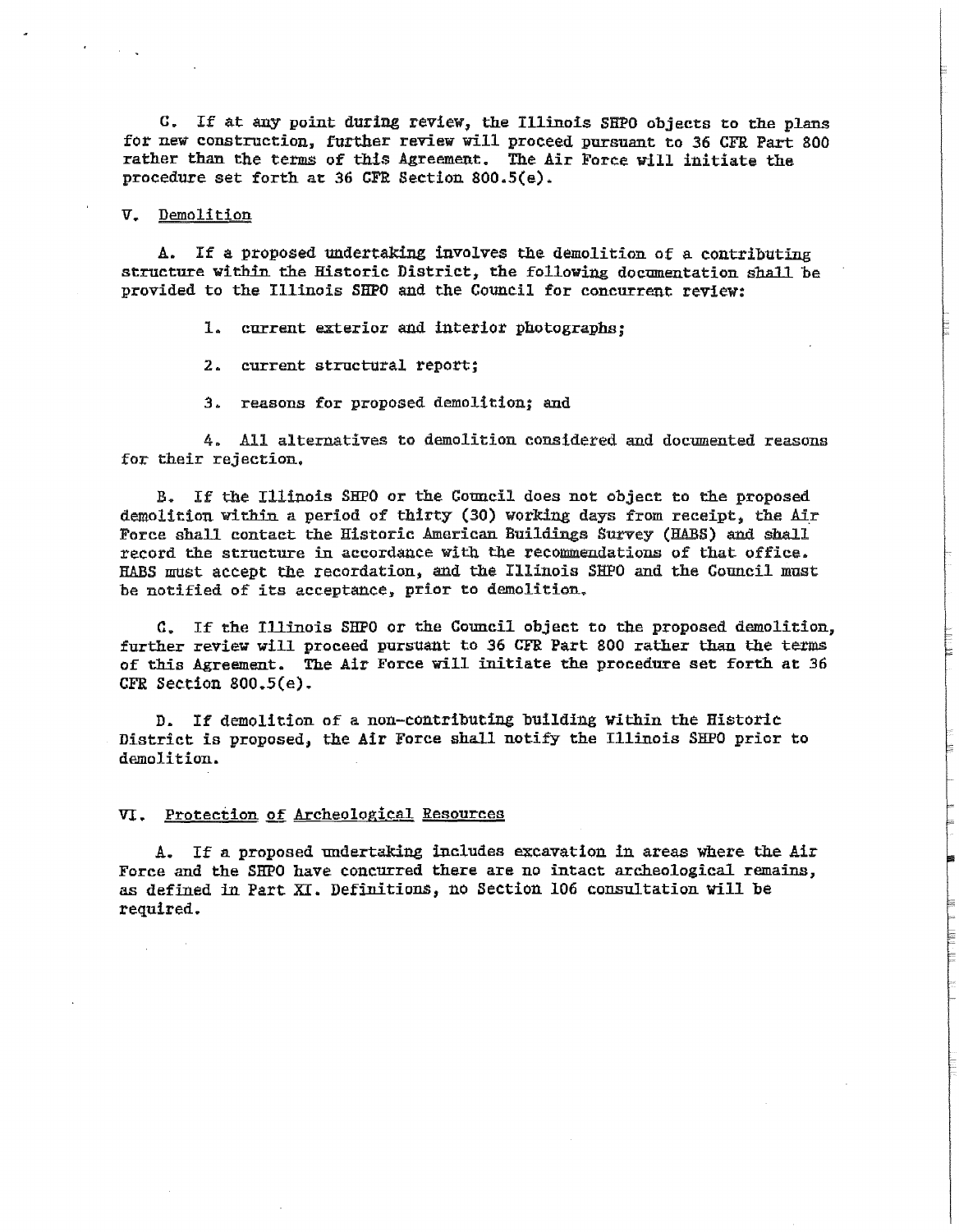B. If a proposed undertaking involves excavation in areas where the Air Force and the SHPO have concurred there is a potential for archeological materials (shown on attached map), or in Middlecoff or Perschbacher cemeteries, the Air Force shall:

1. Provide a description of the undertaking to the Illinois SIIPO for a review period of fifteen (15) working days upon receipt;

2. No response from the SHPO after the agreed upon review period shall be taken to indicate no objection to the undertaking and a completion of the Section 106 process.

C. In accordance with 36 CFR. Section 800.11 (a), if previously undetected archaeological resources are discovered during project activities, the Air Force Will cease, or cause to stop, any activity having an effect on the resource and consult with the Illinois SHPO to determine if additional investigation is required.

1. If further archaeological investigations are required any data recovery will be performed in accordance with the Secretary of Interior's Standards and Guidelines for Archaeological Documentation (48 FR 44734-37) and take into account the Council's publication, "Treatment of Archaeological Properties."

2. If both the Air Force and the Illinois SHPO determine that further investigation is not necessary, activities may resume with no further action required.

#### VII. Documentation and Monitoring

A. The Air Force shall retain documentation for all operation, maintenance, and development undertakings covered by this Agreement, specifically all undertaking with the potential to affect the proposed historic district at Scott, or unknown archeological sites, for a period of two years after completion of the undertaking. This documentation shall include photographs showing existing conditions prior to project start. Work description, and photographs of the completed project.

B. The Illinois SHPO may perform on-site reviews of documentation on completed projects to ensure compliance with this Agreement. The Air Force shall be notified thirty (30) days prior to an on-site review and the review time shall not exceed one (1) day.

C. A report summarizing projects covered under sections III. IV, and V of this agreement shall be provided to the Illinois SHPO and Council annually in January. Summaries of the work accomplished in each project shall be approximately one paragraph.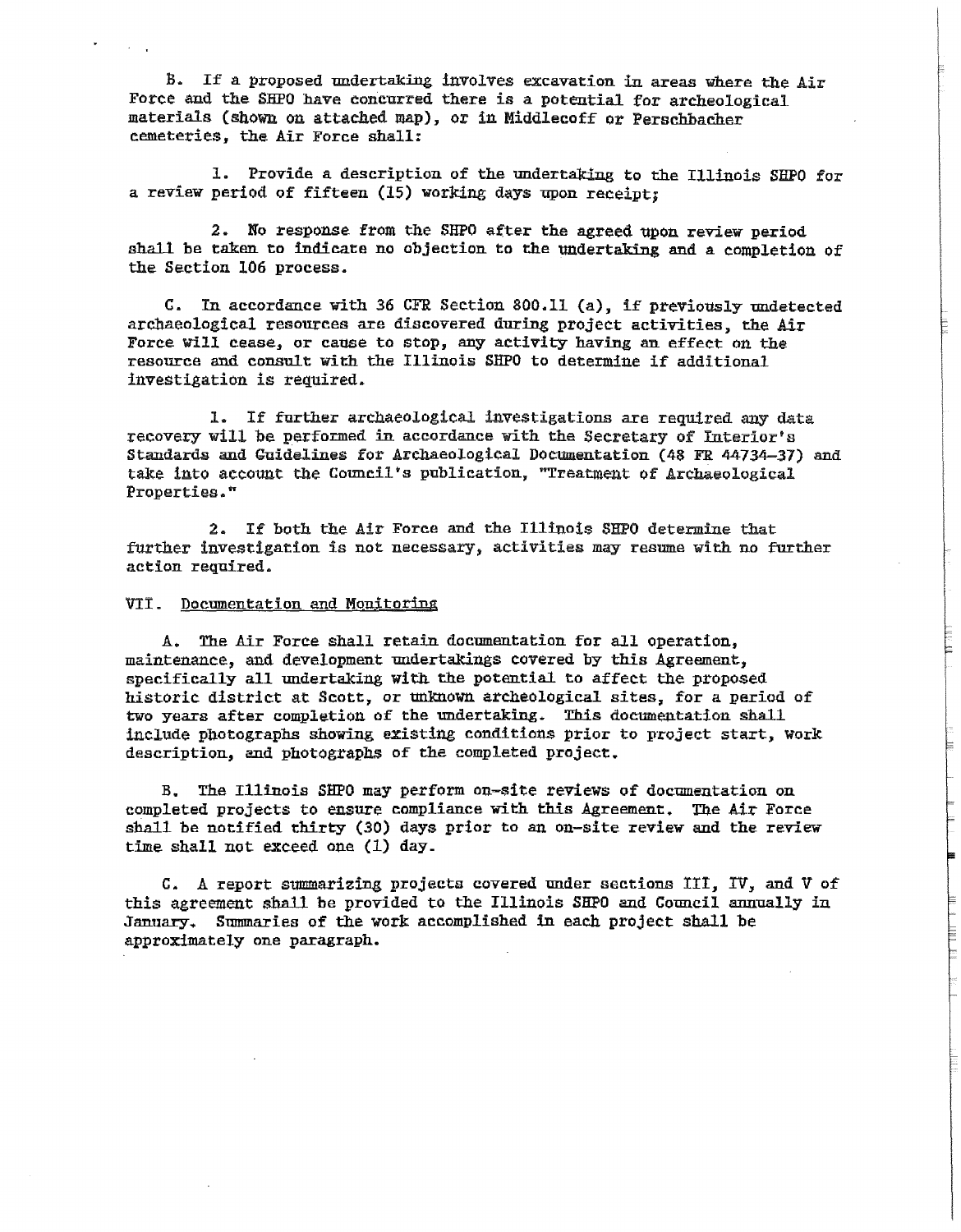D. The Illinois SHPO may provide training to the Air Force preservation officials on. the Air Force's responsibilities pursuant to Section 106 of the National Historic Preservation Act.

### VIII. Dispute Resolution

A. Should any party to this agreement object to any actions proposed or undertaken pursuant to this agreement, the Air Force shall consult with the objecting party to resolve the objection. If the Air Force determines that the objection cannot be resolved, it shall request the further comments of the Council pursuant to 36 GFR Part 800.6(b). Any Council comment provided in response to such a request shall be taken into account by the Air Force in accordance with 36 GFR Part  $800.6(c)(2)$  with reference only to the subject of the dispute; the Air Force's responsibility to carry out all actions under this Agreement that are not the subject of the dispute shall remain unchanged.

B. If any of the parties to this Agreement believe that the terms of the Agreement cannot be carried out, or that an. amendment to the terms of the Agreement is required, that party shall immediately notify the other parties and request consultation to amend this Agreement. The process of amending the Agreement shall be the same as that exercised in creating the original Agreement.

#### IX. Renewal

This agreement shall be in effect for five  $(5)$  years from the execution date, which shall be the date of the final signature. Before the end of the fifth (5th) year, the Agreement shall be reviewed by the Air Force, the Illinois SHPO, and the Council for possible modifications, termination, or extension. At the request of any of the parties, this Agreement may be reviewed for possible modifications, termination, or extension at any time.

# X. Compliance With the Antideficiency Act

In the event that the Air Force is unable to carry out the terms of this Agreement due to the provisions of the Antideficiency Act (31 USC Sec. 1341), the Air Force shall advise the Illinois SHPO and the Council and shall otherwise comply with all requirements of 36 CFR Part 800.

Execution of this Agreement and carrying out its tenns evidences that the Air Force has satisfied it Section 106 responsibilities for all individual. undertakings of the program addressed herein.

### XI. Definitions

"Proposed Historic District" shall refer to the Scott Field Historic District as defined in the Inventory and Evaluation of Historic Buildings and Structures of Scott Air Force Base, Illinois and National Register Nomination for Scott Field Historic District (see Appendix A for more information).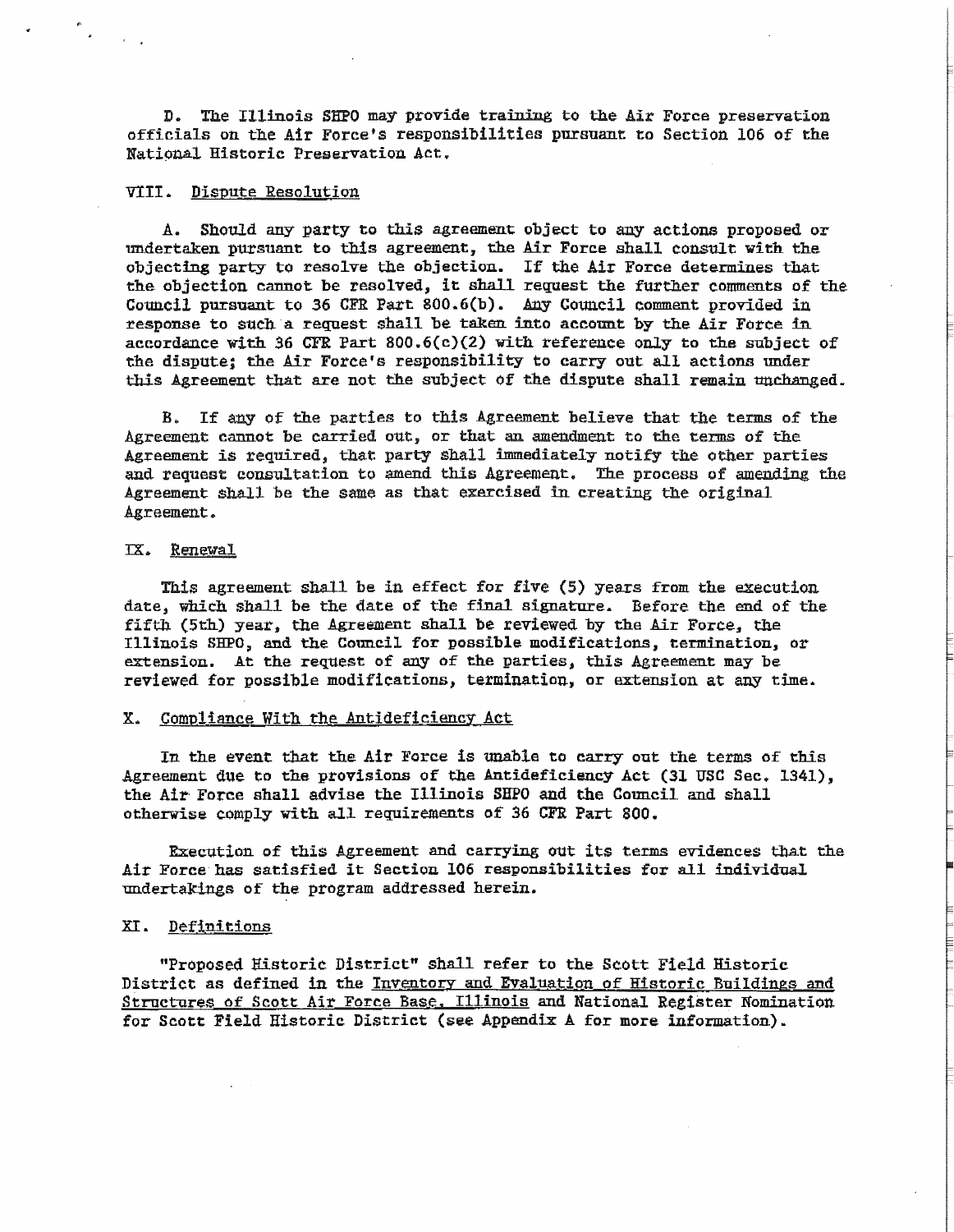ncontributing," facilities sha11 refer to those facilities listed as contributing in the Inventory and Evaluation of ffistoric Buildings and Structures of Scott Air Force Base, Illinois and National Register Nomination for Scott Field Historic District (see Appendix A for more information).

"Non-Contributing" structures shall be defined as facilities within. the boundary of the proposed historic district which are not listed as "contributing" facilities (above) (see Appendix A for more information).

"Directly adjacent facilities" shall refer to existing and new facilities bordering or intrusive on the proposed historic district (see Appendix  $A$  for more information). The determination of whether or not a new building borders on the proposed historic district will be depend on its the extent to which it has the potential to introduce visual elements out of character with the proposed historic district (see CFR 800.9(3)). This will depend on the massing, size and scale of the new buildings, as well as its precise location with respect to the district.

"Areas with no intact archaeological remains" shall refer to survey units  $1, 2, 5, 6, 7, 8, 9, 11,$  and the large previously-disturbed central area of the base as defined in "Archeological Assessment of Scott Air Force base, St. Clair County, Illinois," by Steven De Vore (1992).

"Areas with the potential for archaeological materials" shall be defined as survey units *3,* 4, and 10, as defined in "Archeological Assessment of Scott Air Force Base," by Steven De Vore (1992) (see attached archeological sensitivity map).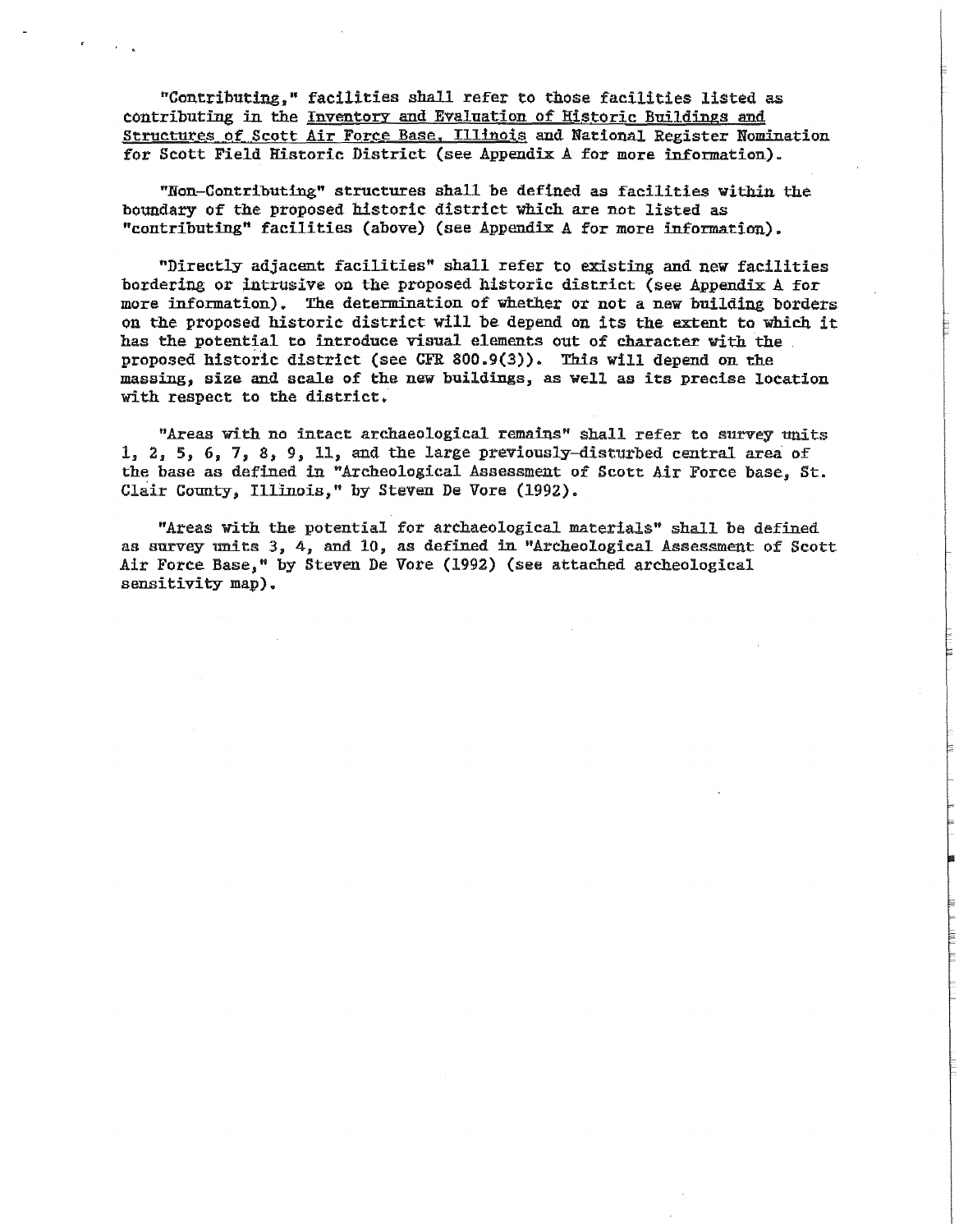UNITED STATES DEPARTMENT OF THE AIR FORCE

 $\text{By:}\quad\quad$ 

Date: \_\_\_\_\_\_\_\_ \_

DWIGBT M. KEALOHA, Brig Gen, USAF Commander; 375 AW/CC

# ILLINOIS STATE HISTORIC PRESERVATION OFFICER

 $By:$   $\frac{1}{x}$   $\frac{1}{x}$   $\frac{1}{x}$   $\frac{1}{x}$   $\frac{1}{x}$   $\frac{1}{x}$   $\frac{1}{x}$   $\frac{1}{x}$   $\frac{1}{x}$   $\frac{1}{x}$   $\frac{1}{x}$   $\frac{1}{x}$   $\frac{1}{x}$   $\frac{1}{x}$   $\frac{1}{x}$   $\frac{1}{x}$   $\frac{1}{x}$   $\frac{1}{x}$   $\frac{1}{x}$   $\frac{1}{x}$   $\frac{1}{x}$   $\frac{1}{$ 

William Wheeler Illinois State Historic Preservation Officer

UNITED STATES AIR FORCE

By:  $\frac{1}{\text{Gary D. Vest}}$  Date:  $\frac{1}{\text{D}}$ Gary D. Vest<br>Deputy Assistant Secretary of the Air Force ADVISORY COUNCIL ON HISTORIC PRESERVATION

 $By$  Date:

Robert D. Bush Executive Director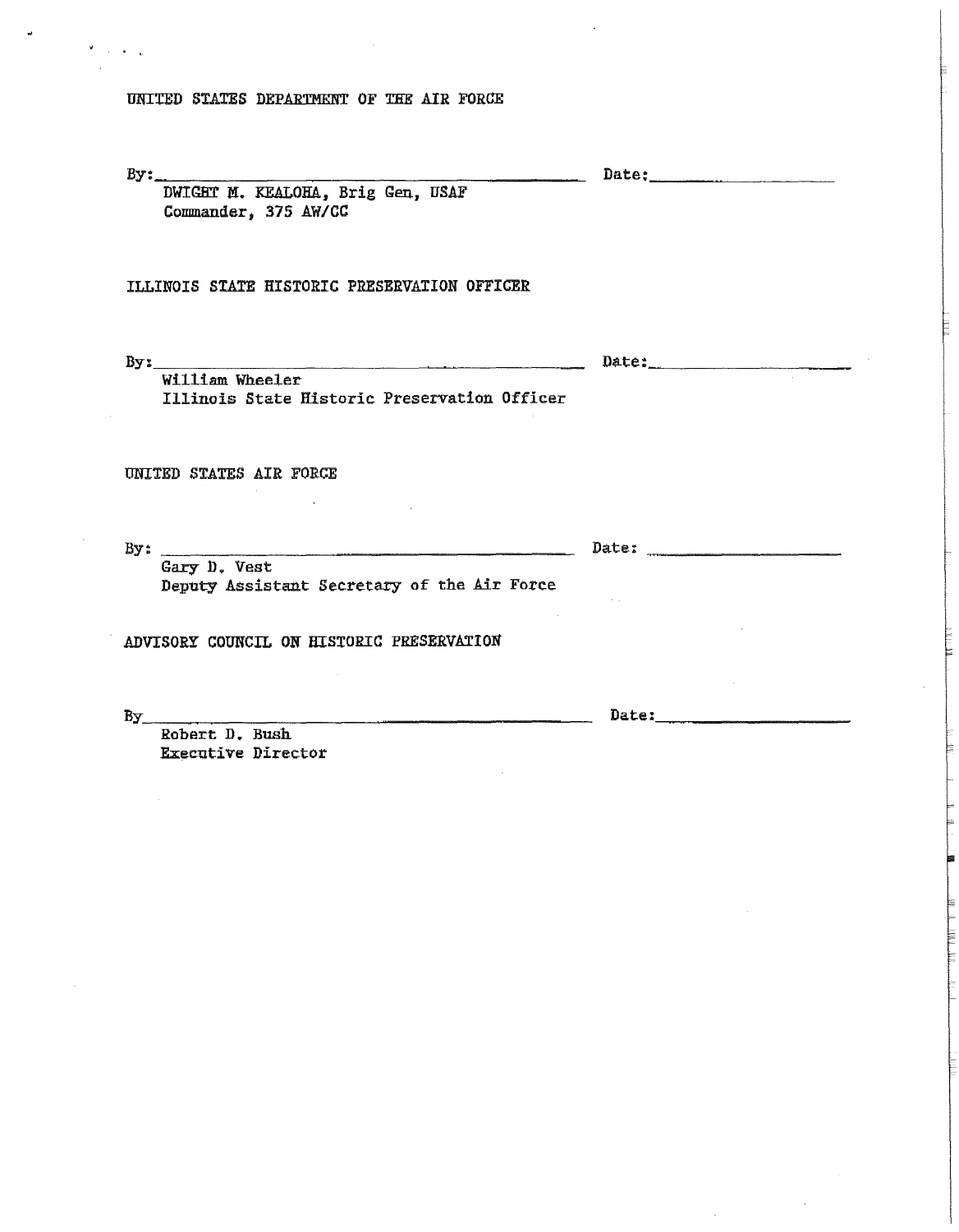#### APPENDIX A

Proposed historic district facilities are listed below. If for any reason there is a change in these facility numbers, the base will provide an updated appendix to all signatory parties.

### Definitions:

 $\sim$   $\sim$   $\sim$ 

"Contributing," facilities shall refer to facilities 2, *3,* 4, s, 6, *7,* 8, 21, 22, 33, 40, 41, 42, 43, 45, 46~ 47, 48, 52, 53J 54, *56,* 57, 59, 60, 61, 65, 150, 153, 154, 155, 156, 158, 160, 161, 162, 179, 180, 181, 182, 183, 184, 185, 186, 187, 189, 200, 201, 202, 204, 205, 215, 216) 217, 218, 219, 220, 227, 229, 231, 302, 308, 312, 318, 433, 434, 435, 436, 442, 443, 612, 621, 622, 623, 624, 625, 626, *633,* 641; 642, 643, 644, 645, 646, 650, 651, 652, 653, 655, 656, 657, 661, 663, 670, 671, 672, 674, 675i 676, 678, 6300, 6301, 6320, 6325; 8010, 8020, 8030,

"Non-Contributing" structures shall be defined as facilities within the boundary of the proposed historic district which are not listed as "contributing" facilities (above). Facility nmnbers are 9~ 12y 31, *36,* 39, 44, 49, so, 51, 647, 6706, 8455.

Directly adjacent facilities shall refer to facilities 10, 203, 206, 208, 232, 238, 239, 240, 241, 432, 502, 511, and *530,* and to any new construction bordering the proposed historic district.

بقنانه فاستنقشت